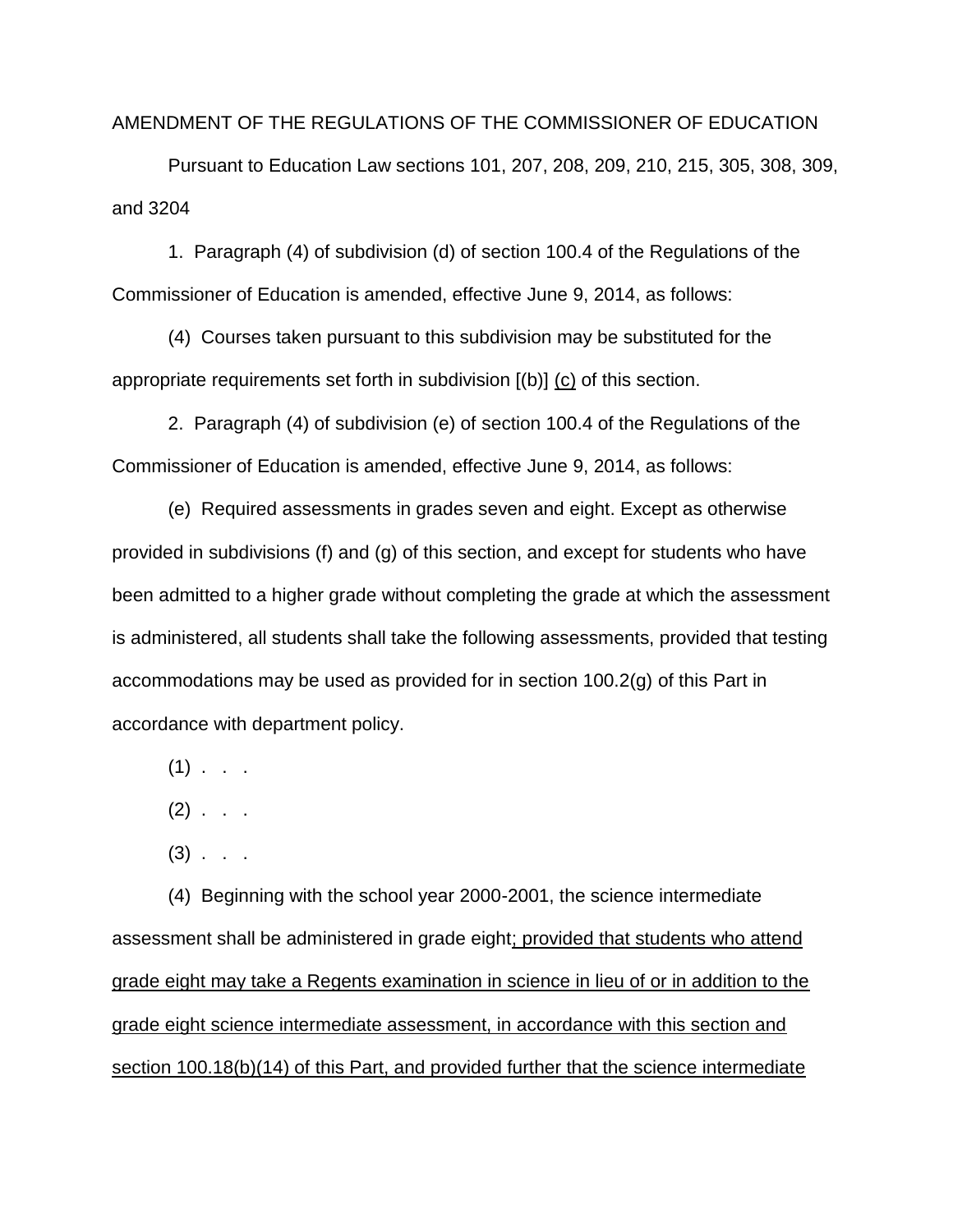assessment shall not be administered in grade eight to students who take such assessment in grade seven and are being considered for placement in an accelerated high school-level science course when they are in grade eight pursuant to subdivision (d) of this section.

 $(5)$  . . .

3. Subparagraph (iii) of paragraph (14) of subdivision (b) of section 100.18 of the Regulations of the Commissioner of Education is amended, effective June 9, 2014, as follows:

(iii) Notwithstanding the provisions of this section:

 $(a)$  . . .

 $(b)$  . . .

(c) Science assessments in grades 7 and 8.

(i) For students who, while attending grade 8, take a Regents examination in science but do not take the grade 8 science intermediate assessment, participation and accountability determinations for the school in which such student attends grade 8 shall be based upon such student's performance on the Regents examination in science.

(ii) For students who, while attending grade 8, take both the grade 8 science intermediate assessment and a Regents examination in science, participation and accountability determinations for the school in which such student attends grade 8 shall be based upon such student's performance on the grade 8 science intermediate assessment.

(iii) For students who have taken the grade 8 science intermediate assessment when they attended grade 7 and who take a Regents examination in science while attending grade 8, participation and accountability determinations for the school in